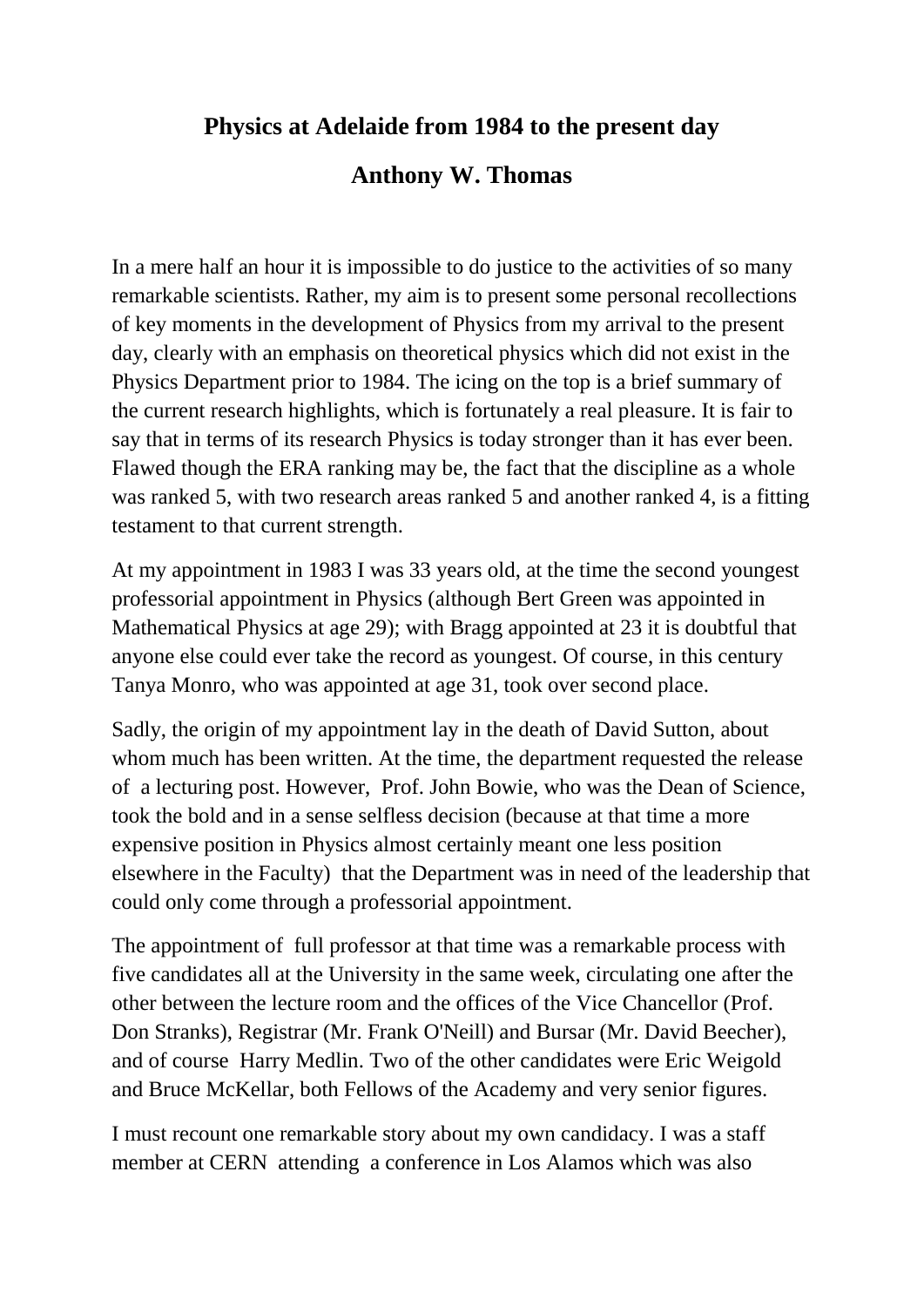attended by Bruce McKellar, a long term colleague and friend. (Indeed in 1981 I had spent 3 months study leave in Melbourne as his guest.) At the end of the meeting I accompanied Bruce to the airport and at that time one could walk onto the tarmac. As I was about to board the plane Bruce asked me whether I was aware of the chair being advertised at the University of Adelaide. When told that I was not he informed me that even though the deadline had passed Frank O'Neill would accept an application. It was only after I was short-listed and saw the other names that I realized how generous Bruce had been, given that he was also on the short-list.

The appointment committee included Profs. Ian McCarthy and Angas Hurst as well as Harry Medlin and, of course, the Vice Chancellor Don Stranks. I remember promising to "lead the department by example" and obviously choosing youth in place of experience they gave me the chance.

My arrival in February 1984 was greeted by a sense of excitement tempered soon afterwards by considerable unease. The Department of Physics, which was no longer regarded as a research powerhouse, had never had a theorist on staff. The Department of Mathematical Physics, which did have a distinguished history of research in both theoretical and mathematical physics, was in crisis with an FTE student load which at the time justified only half of its complement of four staff. I was simultaneously seen as a valuable colleague and a tremendous danger. At the time, neither department earned significant research funds and there was (I recall) only one research associate in each.

I was astonished in looking through papers from the time just how difficult the initial few months were. Indeed, when I look over the history of the discipline I am struck by just how incredibly unhelpful, at times damaging, reviews can be. A review of the Departments of Physics and Mathematical Physics had been completely organised long before I arrived. The reviewers had been carefully chosen and were "loaded for bear", with me wearing the fur coat. While having little to say and none of it positive about Physics, the sole purpose appeared to be to ensure the separate survival of Mathematical Physics with its complement of four academic staff. My modest proposal (remember as a rather young and raw Professor who could have used a little help) to create a "viable theory group of 2-3 staff, 2-3 postdoctoral fellows, 1-2 FTE visitors and students" met with little enthusiasm. In response to the more ambitious proposal to secure a high energy research institute for Adelaide (federally funded with a budget of \$500k per year and promised support from the Director General of CERN at the time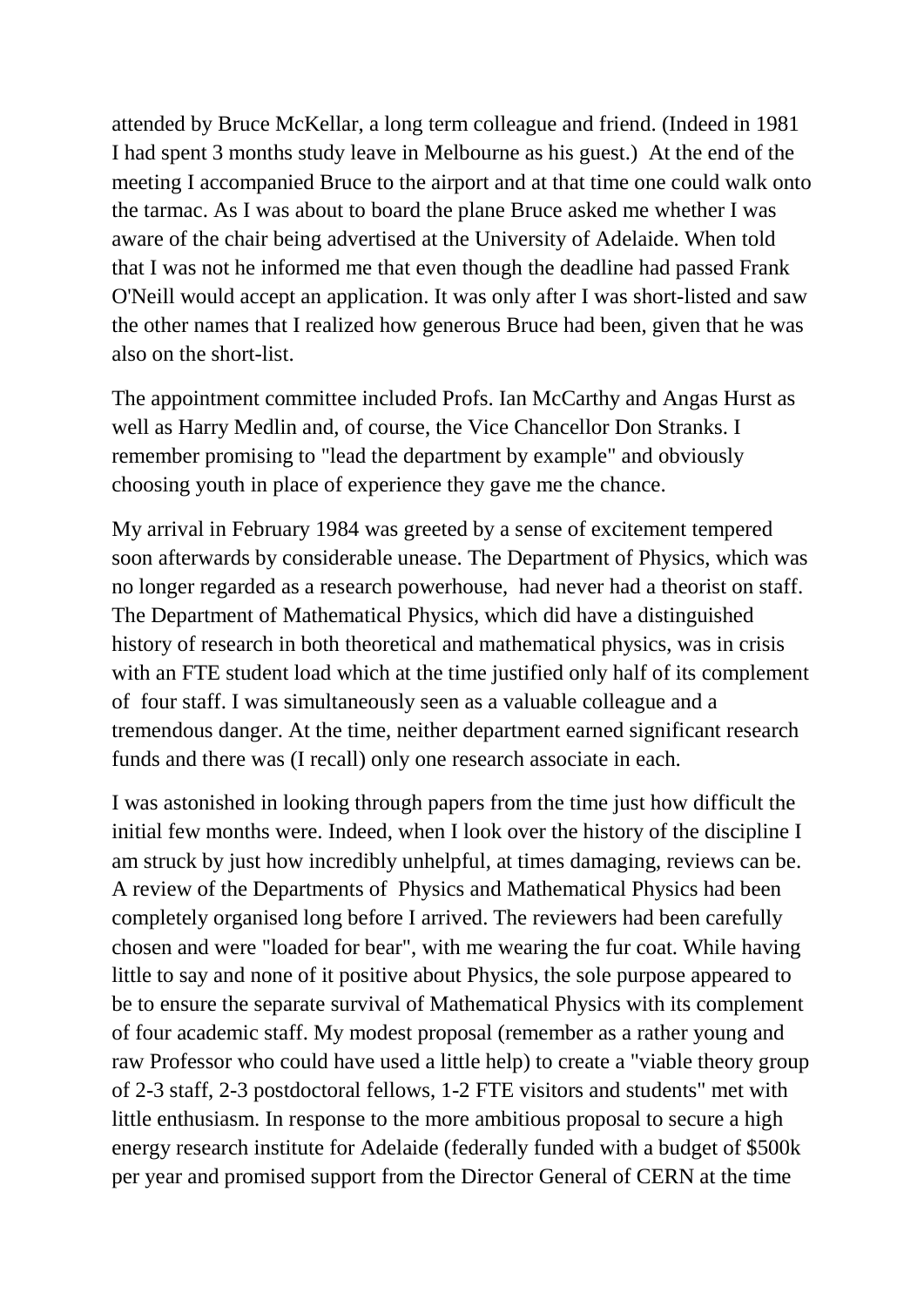of \$50-100k) the committee simply remarked that there were "better claims". (It was to take a further 27 years to realize this ambition.) The result of this misguided review was a great deal of heartache and wasted time over the following four years.

In contrast with the review committee, the Head of Department, Dr. Graham Elford was a wonderful mentor, providing unfailing help and support. He carefully calculated the research income that would be associated with the group I had proposed to build, around \$10k per annum, and made it available so I could get a research program started. Don Stranks' advice that I should expect to be able to win 2 postdoctoral fellows through the ARGC proved correct and in November 1985 the Vice-Chancellor's report to Council included 2 grants totalling \$98,260 to J.R Prescott, A. G. Gregory, R.W Clay and J.R. Patterson, a grant of \$51,530 to W.K. Hocking, R.A. Vincent, W.G. Elford and B.H. Briggs and 2 grants totalling \$65,000 to A.W. Thomas and L.R. Dodd. These grants represented approximately 10% of the funds won by the entire university.

With the support of Graham Elford and the ARGC, a small group began to take shape. Dr. Anthony (Tony) Williams was hired as the first research associate in theory and for a while, with Tony Williams who had just been awarded a Ph.D. at Flinders University, Tony Signal the first Ph.D. student and myself, asking for "Tony" covered the entire group.

In the extremely democratic system that Harry Medlin's revolution had created in the University, any change required extensive debate within the Departmental Committee. It was not easy but in the end the consensus was that the way forward for the discipline was to build research groups of a critical mass (typically 3 or more academic staff). This single decision is possibly the major reason why Physics has grown to have such strong and successful research programs. New young staff do not have to make their way in a very harsh and competitive funding environment (nothing new about that) totally alone. Group members have colleagues with whom they can discuss issues as they arise and students have support when a group member is on travel or sabbatical.

In Theory we very quickly made the first appointment, Dr. Rodney Crewther, whom I had first met a decade earlier when he was a staff member in Theory Division at CERN. His impact on the teaching programs in the Department has been and continues to be extremely important.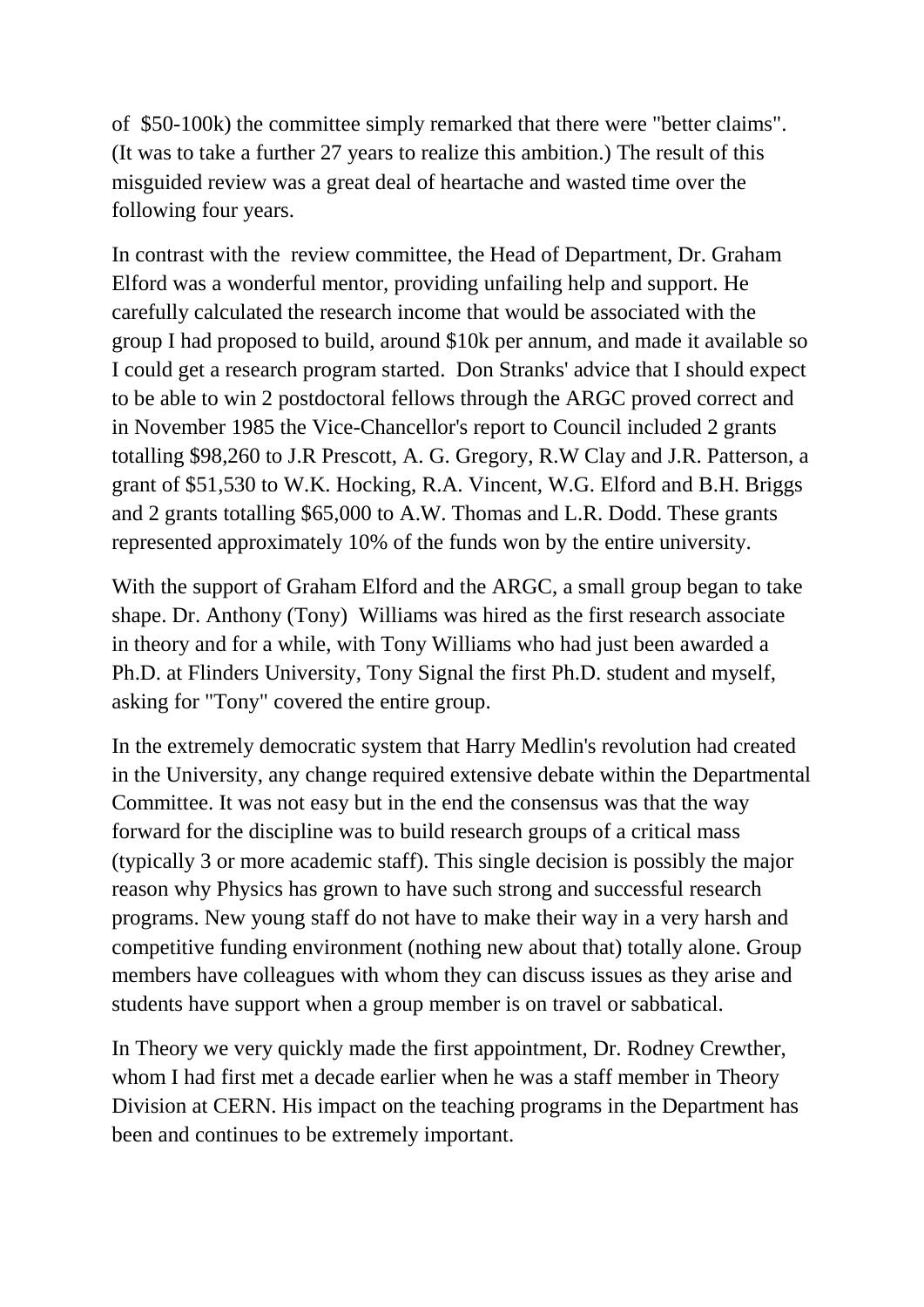It is fascinating to reflect that about this time the Vice-Chancellor distributed a paper ("Issues for 1986", Ed/86/1/8) in which he canvassed the previously unheard of idea of taking research performance into account in setting the staffing levels in each area - the so-called Compact. It may come as no surprise to anyone familiar with university politics that this failed for the simple reason that the majority of the Deans would not benefit. One may hope that there might be a more rational discussion in the context of the preparation of the next strategic plan for the University.

At times in the history of a Department it is valuable to reflect on what has happened, the achievements and the successes. In 1986 Harry Medlin, with his sense of history and purpose, ably supported by Graham Elford and a very active committee, decided to organise the Bragg Centenary celebration, recognising the passing of exactly 100 years after Bragg's arrival in Adelaide as the Elder Professor of Mathematics and Experimental Physics. A highlight of the celebration was the presence of three outstanding and internationally respected physicists, Frank Close, Paul Davies and Freeman Dyson, all of whom presented public lectures. They also took part in a public forum in which I joined them. Attendees included Senator Baden Teague who although a Ph.D. in History had studied physics as an undergraduate. The Departmental photo for 1986, which includes all of these visitors, is a very significant historical document. The experience of this visit was one of the reasons that we were later able to attract Paul Davies from Newcastle as Professor of Mathematical Physics.

By 1987, following the retirement (in 1985) of Professor Herbert (Bert) Green who had founded the Department of Mathematical Physics, it had become apparent that funding constraints meant there would be no replacement. It was inevitable that the two departments should join together and in 1988 the University created the new Department of Physics and Mathematical Physics. I was elected as Head of this new Department, which had a budget of around \$3M and a staffing level of around 20 academics.

This was an exciting and critical time as we had the opportunity to make two new professorial appointments. With Angas Hurst and John Prescott, both of whom had given tremendous service to the University, about to retire we advertised a Chair of Experimental Physics and a Chair of Mathematical Physics. Jesper Munch was appointed to the first and Paul Davies to the second.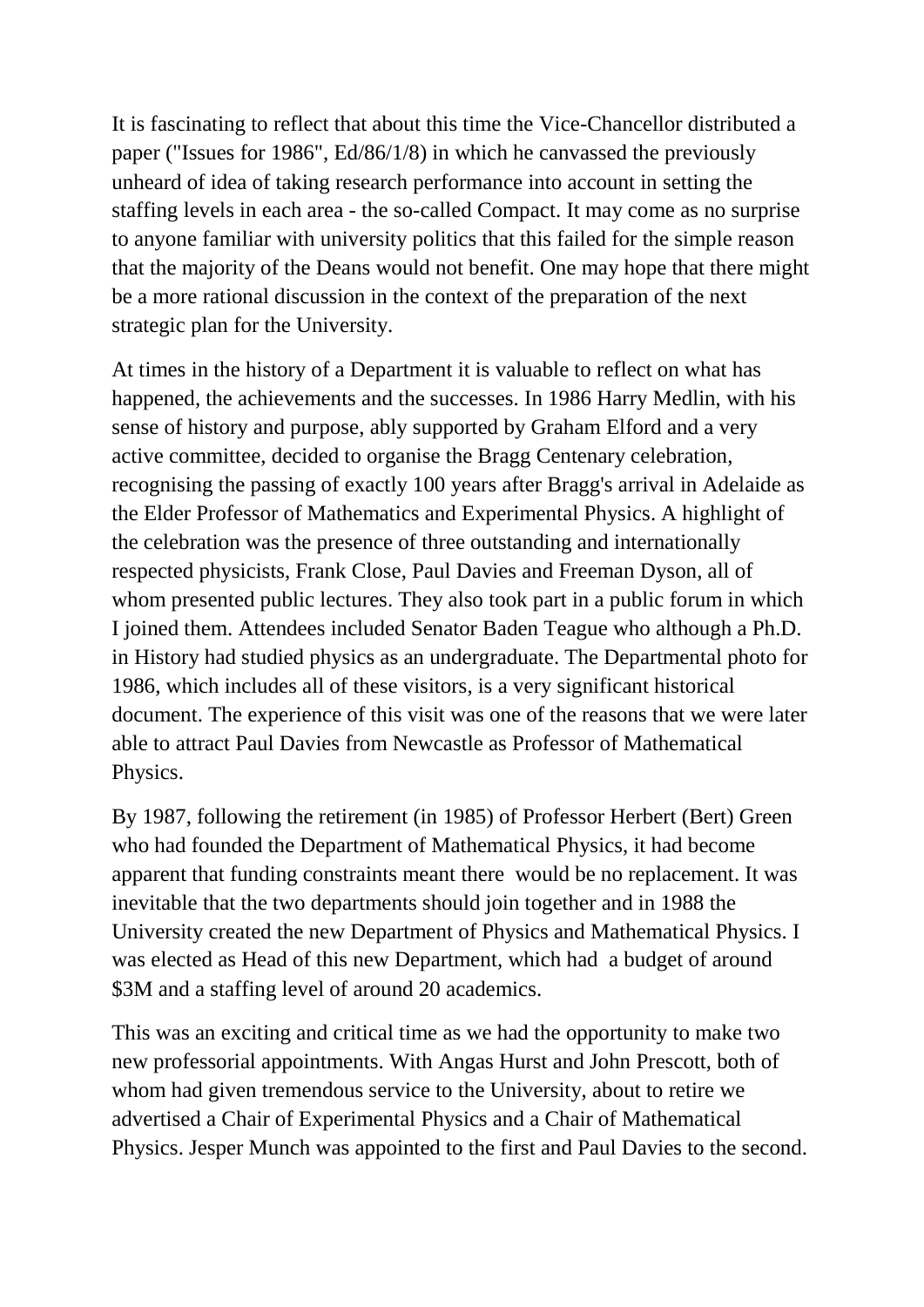The appointment of Paul Davies, who had already participated in the Bragg Centenary, offered the possibility of renewal and expansion of the research program in gravitation and fundamental quantum physics. In addition, his fame as a communicator of science to the general public was seen as an important addition to the Department. No-one anticipated the effect of the Australian cultural cringe, whereby anyone to whom the British press pays attention is immediately the darling of the local media. Soon after arrival Paul found himself the centre of attention of media all around Australia. I often think of it as akin to riding a tiger and in the end this side of his career took over at the expense of teaching and research. By the time Paul moved on the Dawkins destruction of the tertiary system had cut into staffing numbers in the Department to such an extent that his chair could not be re-filled.

On the face of it, the search for the new Chair of Experimental Physics presented a greater challenge, as a world-class appointment in a new experimental research area required a substantial investment in laboratories and equipment. I approached the State Government with the proposal that the appointment should be in either solid state physics or optics and perhaps because of the strength of the local optics industry and possibly also defence interest, they were willing to support optics. Their offer of \$250k required matching funds from the University and here the Vice-Chancellor, Prof. Kevin Marjoribanks showed real leadership. I recall the meeting with him in which he simply said, "of course, we must do it". With these two minor miracles we had half a million dollars to attract the appropriate candidate.

Even at the process of short-listing we had an incident that could have changed history. One of the panel members took the application from Jesper Munch and placed it in the discard pile with the comment "no teaching experience" - since he was working at TRW in California, not a university. I don't recall exactly what it was in the application that prompted me but I moved it into the short-list pile. Certainly I knew that the SA Government had an interest in providing support to local optics companies. Later I recall an enormous sense of relief during Jesper's lecture in the Kerr Grant theatre, when his infectious excitement over non-linear optics became apparent and it was clear that he would make an excellent appointment. The final process of convincing him and his family to move so far included two visits to Los Angeles where I was a guest at his house.

Apart from the superb work that Jesper carried out and the young staff that he attracted (Murray Hamilton and Peter Veitch), this appointment certainly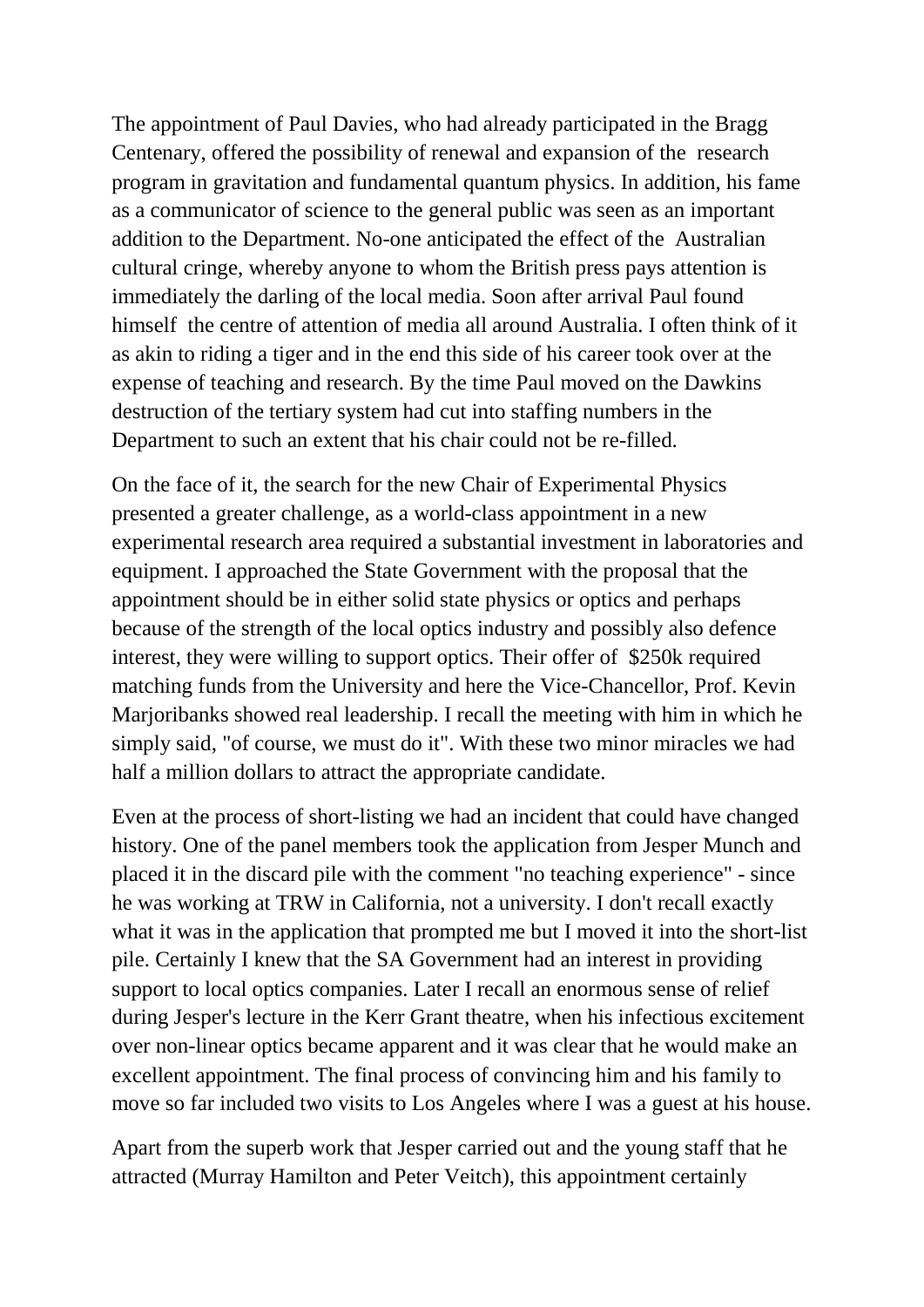formed a solid foundation upon which the later appointment of Tanya Monro could be made.

During my time as Head of Department the appointment of the second theory lecturer always took a back seat but in 1993 we were finally able to appoint Dr. Anthony Williams from Florida State University (Physics and Supercomputing Institute), who had earlier been a postdoctoral fellow in the group. Tony's expertise in high performance computing was to prove tremendously beneficial to both research in theoretical physics and to computing in the whole State.

At this point I am reminded that the Physics Department did not exist in isolation but was a vital part of the University. As a University Council member who was young enough to still play cricket, I was chosen by the Chancellor Bill Scammell to captain the university team in the Town versus Gown game in 1994. The Town team was captained by a very capable batsman who also happened to be the Minister for Education, Rob Lucas, and our narrow win was somewhat fortunate.

As fortune would have it, my term as President of the Australian Institute of Physics (1991-93) was dominated by the preparation of the first Strategic Plan for Physics in Australia. Almost every editorial of the Physicist involved some mention of the need for input or the latest suggestions. A good deal of the reason for the strength of optics in Australia can be traced back to a recommendation in that Plan. The Plan also recommended the creation of a National Institute for Theoretical Physics (NITP) and as a result of a national competition the University of Adelaide was chosen to host it. The very negative reaction to this decision from a former President of the AIP, Tony Klein in Melbourne was a little sad but we set to work to make this happen.

In this context one can see just how important visionary leadership at the top levels can be. Both the Vice-Chancellor, Gavin Brown, and the DVC(R), Mary O'Kane, were strong supporters of our bid, setting aside ideally suited office space at 10 Pulteney St. Despite our best efforts, which included the organisation of many schools and workshops, the ARC never proved able to provide the necessary financial support for the NITP. However, our work and the support from the University was not wasted as in 1996 Tony Williams and I succeeded in winning the ARC Special Research Centre for the Subatomic Structure of Matter (CSSM). The idea of the SRCs was to give a small group of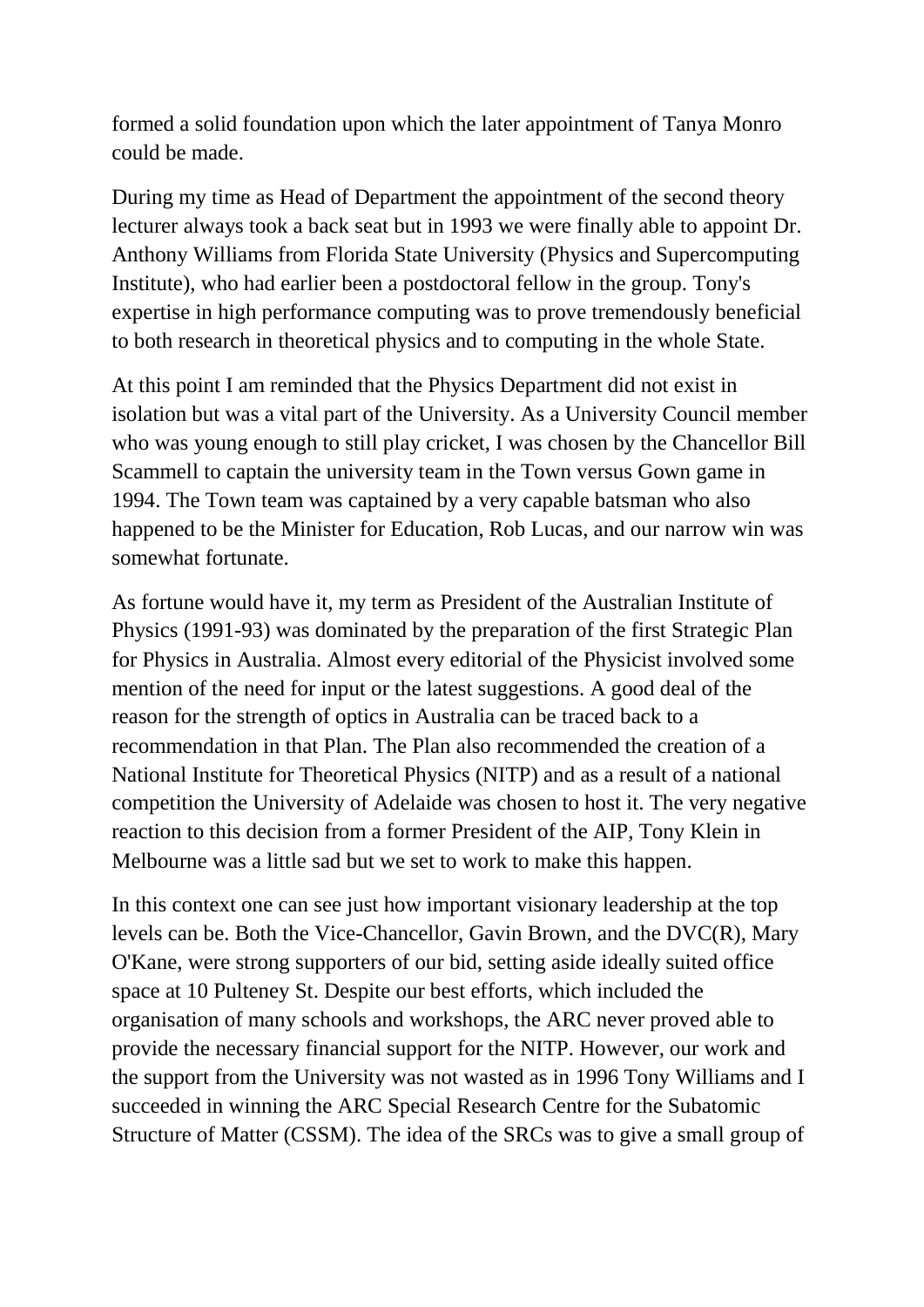top rate researchers the freedom to develop their research for a period of nine years without the need to worry about funding. What more could one ask for?

In establishing CSSM we were unbelievably fortunate to attract outstanding staff, from Sharon Johnson as my PA to Ramona Adorjan as our computing officer. The first academic staff member we hired to replace my teaching in the Department was Derek Leinweber, an outstanding young practitioner of lattice QCD, which was one of the key research directions that Tony and I had agreed upon. Derek's contributions to the University as Head of Physics and Chemistry are well known to all.

Already in the mid-90s it became apparent to me that in the post-Dawkins era, with student staff ratios in science heading from 9:1 to in excess of 20:1, university funds could not support the necessary infrastructure and technical support, let alone support expansion in new directions. Efficient day to day operations and growth could only come from winning external funds. Unfortunately, for several years after the departure of Mary O'Kane the senior administrators at the University of Adelaide did not seem to understand this. This led to the appalling situation in 2002 when the new research institute , WISER (World Institute for Space Environment Research), which had strong support from the US Air Force and an extremely creative, dynamic Director, Abraham Chian, failed to receive University support.

Worse still, at a review (yet another review disaster!) of the CSSM involving three of the world's leading nuclear physicists who gave an unambiguously glowing report, the response of the DVC(R) was essentially "that is wonderful, we just hope we can afford it". Such attitudes led to me accepting the offer to move to Thomas Jefferson National Accelerator Facility (one of the US Department of Energy's two major nuclear physics laboratories) as Chief Scientist and Associate Director of Theoretical Physics.

Already by the time I left (in February 2004), these attitudes were beginning to change. Through strong support at Council and from the Vice-Chancellor, I was allowed to retain the title of Elder Professor of Physics, which I am proud to have held since 1989. The appointment of Tanya Monro, which has led to some incredibly exciting developments in research across the University, occurred around this time. Tanya did not take up her appointment until early 2005 and so we did not actually meet until considerably later.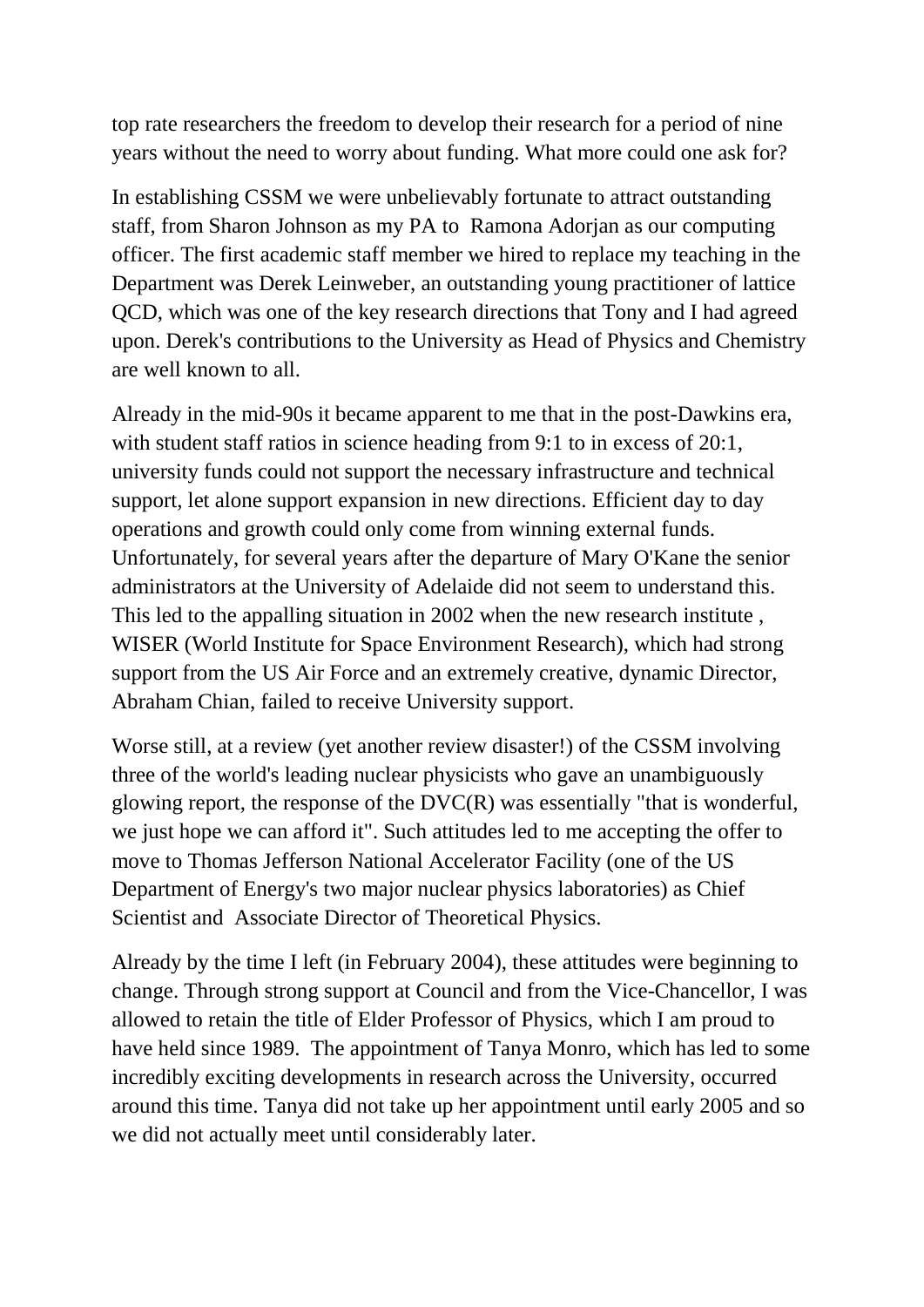The comparison between support for research in 2004 and 2009, when I decided to return, was like that between night and day. With Derek Leinweber as Head of School, Mike Brooks as DVC(R) and James McWha as Vice-Chancellor the decision was easy. The University support for Research Institutes such as Tanya Monro's IPAS and University Research Centres such as the re-born  $C^2SSM$  (the University Research Centre for Complex Systems and the Structure of Matter) is now exactly what is needed to support winning bids for external funds. It was crucial to the success of my application for an Australian Laureate Fellowship and most recently for the new ARC Centre of Excellence in Particle Physics at the Terascale (CoEPP).

So where does the Discipline of Physics stand at the current time? In my view it is stronger than it has ever been. In Optics and Photonics Tanya Monro has proven an outstanding leader, managing an incredibly successful Research Institute through which her trans-disciplinary approach to problem solving has not only won large amounts of research funding but has also generated first rate publications and innovative new devices. She has developed even further the strong relations with the optics industry and defence that Jesper Munch succeeded in building, as we hoped at the time of his appointment. This group also plays a very significant role in the LIGO project which we expect to discover gravitational radiation in the next few years.

The High Energy Astrophysics (HEA) group has developed in multiple directions since its foray into meaningful international collaboration with the Cangaroo project in the 1990s. My Japanese colleagues, from both theory and experiment, still often ask about that project when I am in Japan and we should not forget that it was opened by the Japanese Ambassador to Australia. While Cangaroo is officially finished it has led to the HESS project (in high energy gamma-ray astronomy) in Africa and in which we are actively engaged. There is also a substantial role in the Auger detector which is searching for the highest energy cosmic rays. Finally HEA is also involved in the ICECUBE neutrino detector in the Antarctic.

Under the leadership of Prof. Robert Vincent, the Atmospheric Physics group has contributed to the development and application of radars to study the structure and dynamics of the atmosphere and ionosphere from the ground to geospace. This includes the SuperDarn Over-the-Horizon radar, meteor wind radars and boundary layer and Stratospheric wind profiling radars. The group created a very successful spin-off company, ATRAD, which sells radars